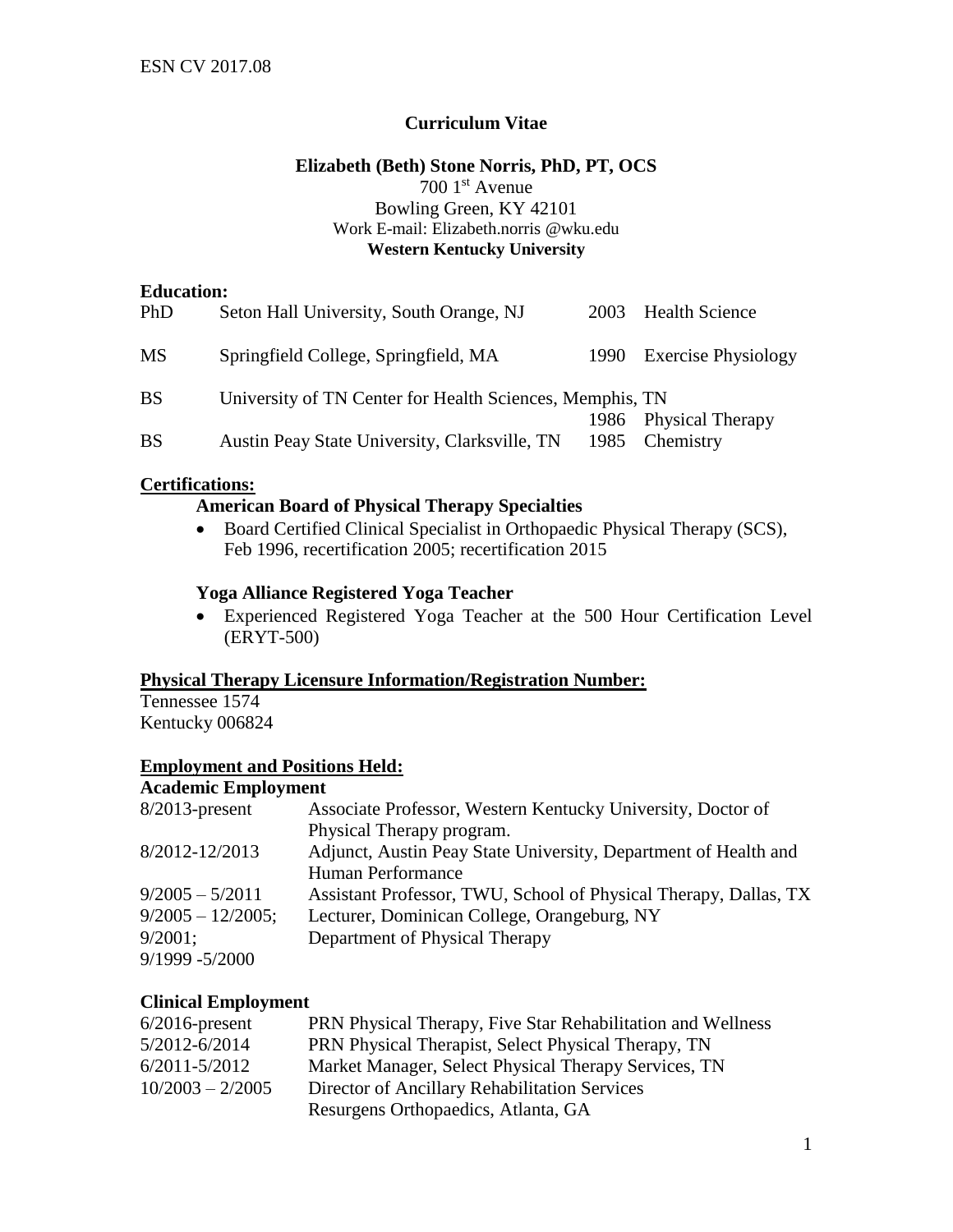| $1/1999 - 3/2003$  | Director of Comprehensive Rehabilitation Center                                      |
|--------------------|--------------------------------------------------------------------------------------|
| $4/1998 - 1/1999$  | Saint Barnabas Health Care System, Livingston, NJ<br><b>Staff Physical Therapist</b> |
|                    | Saint Barnabas Health Care System, Livingston, NJ                                    |
| $5/1993 - 4/1998$  | Management Consultant, Independent Contractor                                        |
| $10/1995 - 1/1997$ | <b>Clinic Director</b>                                                               |
|                    | NovaCare Outpatient Centers, Greenwood Village, CO                                   |
| $4/1995 - 1/1995$  | Coordinator of Physical Therapy                                                      |
|                    | HealthSouth, Glendale, CO                                                            |
| $7/1989 - 4/1993$  | Department Leader-Physical Therapy                                                   |
|                    | Center for Spine Rehabilitation, Englewood, CO                                       |
| $10/1987 - 5/1989$ | <b>Staff Physical Therapist</b>                                                      |
|                    | Physical Therapy and Sports Medicine Associates, Windsor, CT                         |
| $1/1987 - 10/1987$ | <b>Staff Physical Therapist</b>                                                      |
|                    | Wintonbury Continuing Care Center, Bloomfield, CT                                    |

### **Peer-Reviewed Publications:**

- **Norris B,** Neely K, Wright E, Riffey M, Sims, S. Reliability and concurrent validity of a smartphone application measuring hip mobility. *Journal of Rehabilitation Sciences and Research.* 2016; 3(4): 77-84.
- Furgal K, **Norris B**. Feasibility and implementation of a video-based yoga program in a special education setting using a collaborative model. *MOJ Yoga and Physical Therapy.* 2016; 1(1): 1-4.
- **Norris B**, Hubbuch E, Ford A, Allen W. The relationship of weight-bearing and nonweight bearing ankle dorsiflexion to balance and gait performance in young and older adults. *Physical Therapy and Rehabilitation*. 2016; 3(6): 1-8.
- **Norris B**, Wallmann H. Static and dynamic balance after ankle plantarflexion fatigue in older adults. *Physical & Occupational Therapy in Geriatrics*. 2016; 34(1): 57-70
- **Norris B**, Trudelle-Jackson E. Hip and thigh muscle activity during performance of the star excursion balance test. *Journal of Sport Rehabilitation*. 2011; 20(4): 428- 441.
- **Norris, B**, Olson S. Concurrent validity and reliability of two-dimensional video analysis of hip and knee motion during mechanical lifting. *Physiotherapy Theory and Practice.* 2011; 27(7): 521-530.
- **Norris B**, Medley A. The effect of attentional context and balance confidence on functional reach ability in healthy older adults. *Physical Medicine & Rehabilitation*. 2011; 3(9): 811-816.
- **Norris B**, Medley A. The effect of context on functional reach ability in healthy adults ages 21-94. *Journal of Geriatric Physical Therapy,* 2011*; 34(2*): 82-87.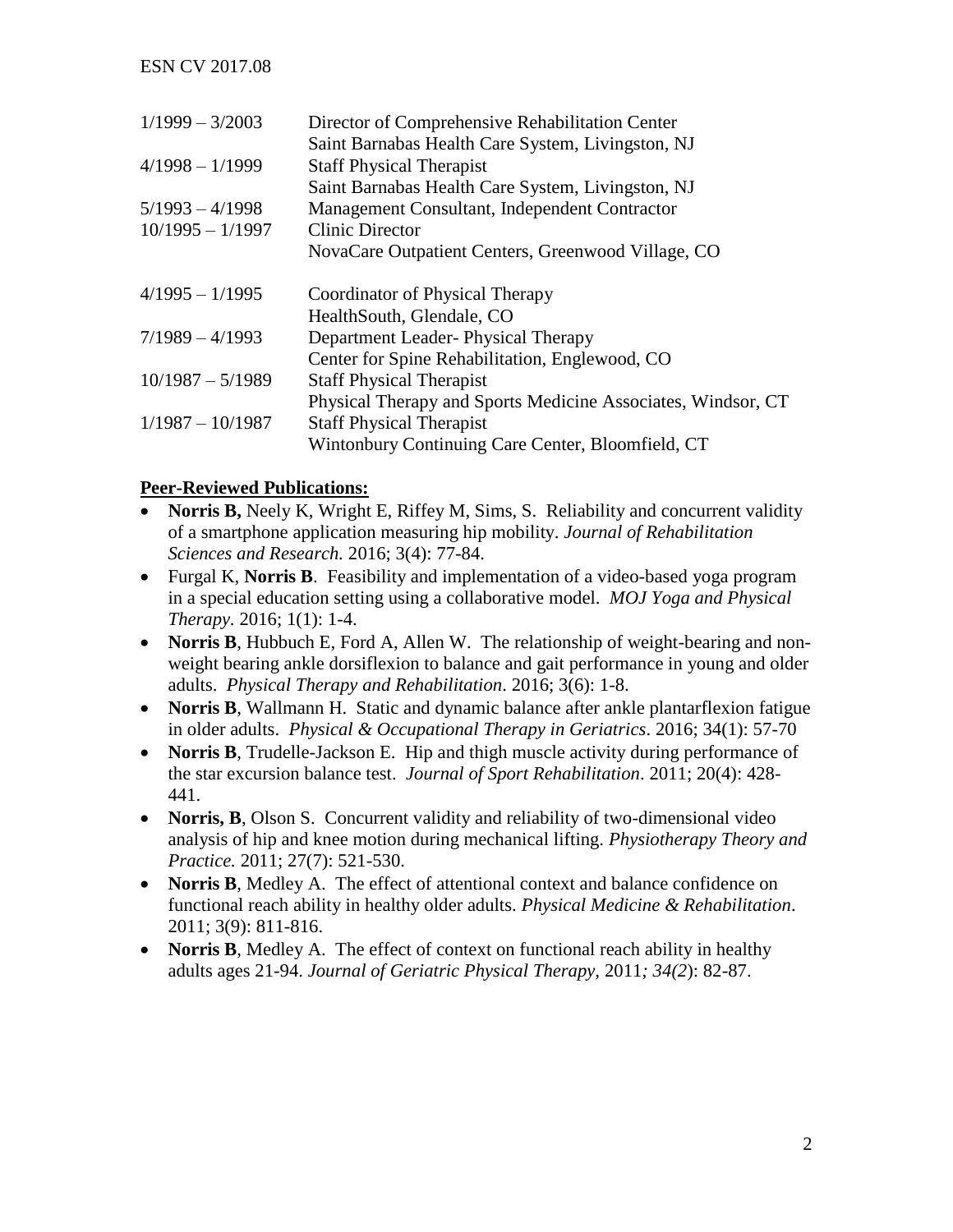## **Manuscripts in Submission**

- Furgal K, **Norris E**, Young S, Wallmann H. Psychometric properties of the professionalism in physical therapy core values-self assessment tool. In revision with Journal of Allied Health.
- VanWye R, Wallmann H, **Norris E**, Furgal K. Physical therapist examination reveals a nerve injury in a patient with a chief complaint of knee pain following dilation and curettage. a case report. In submission with *Physiotherapy Theory & Practice*.
- Falls D, Shake M, **Norris E**, Arnett S, Crandall J. A mobile application for improving gait in community-dwelling older adults. In submission with *J of Aging and Physical Activity.*
- Young S, **Norris E**, Taylor L, Mahoney B, Le D, McCandless S. Prevalence of and risk factors associated with congenital anomalies of the nervous system in Kentucky 2000-2010. In submission with *Annals of Epidemiology*.

## **Book Chapters in Submission**

- **Norris E**. Yoga for Orthopedic Dysfunction. In submission with SLACK, Incorporated as book chapter in Foundations of Orthopedic Physical Therapy.
- **Norris E,** Wang S. Differential diagnosis and manual therapy of the lumbar spine and pelvic. In submission with SLACK, Incorporated as book chapter in Foundations of Orthopedic Physical Therapy

## **Manuscripts in Preparation**

- **Norris E.** Dysfunction, evaluation, diagnosis and treatment of the knee: non-surgical and surgical**.** In preparation as book chapter in Foundations of Orthopedic Physical Therapy, published by SLACK, Incoporated.
- Hoover DH, **Norris E**, Arnett S, Steenbergen K. Pre-program assessment for fallrelated injury prevention in a rural community: a prospective study. In preparation for *Journal of Geriatric Physical Therapy.*
- **Norris B**, Harlan J**,** Dahl D., Boone L, Furgal K. Spatiotemporal gait parameters during short and long distance walking tests in healthy young and older adults. In preparation for submission to *Geriatrics.*
- **Norris B,** Medley A. Test-Retest reliability and minimal detectable change for spatio-temporal gait parameters during dynamic gait tasks in healthy young and older adults. In preparation for *Journal of Geriatric Physical Therapy*.

# **Published Abstracts:**

- **Norris E**, Hoover D, Alvey K, Bowers A, Grothe J, Vincent E. The effect of temperature and experience on acute musculoskeletal and cardiovascular responses during yoga. Medicine & Science in Sports & Exercise. 2017; 49(5): S209.
- Crandall J, Falls D, Shake M, **Norris E**, Arnett S, Dispenmette K, Mathews R. A mobile application for improving gait characteristics in community-dwelling older adults. Medicine & Science in Sports & Exercise. 2017; 49(5): S171-S172.
- J Harlan, **E Norris**, D Dahl, L Gunn, K Furgal. Spatiotemporal gait parameters during short and long distance walk tests in healthy young and older adults. J of Geriatric Physical Therapy. 2016; 39: E64.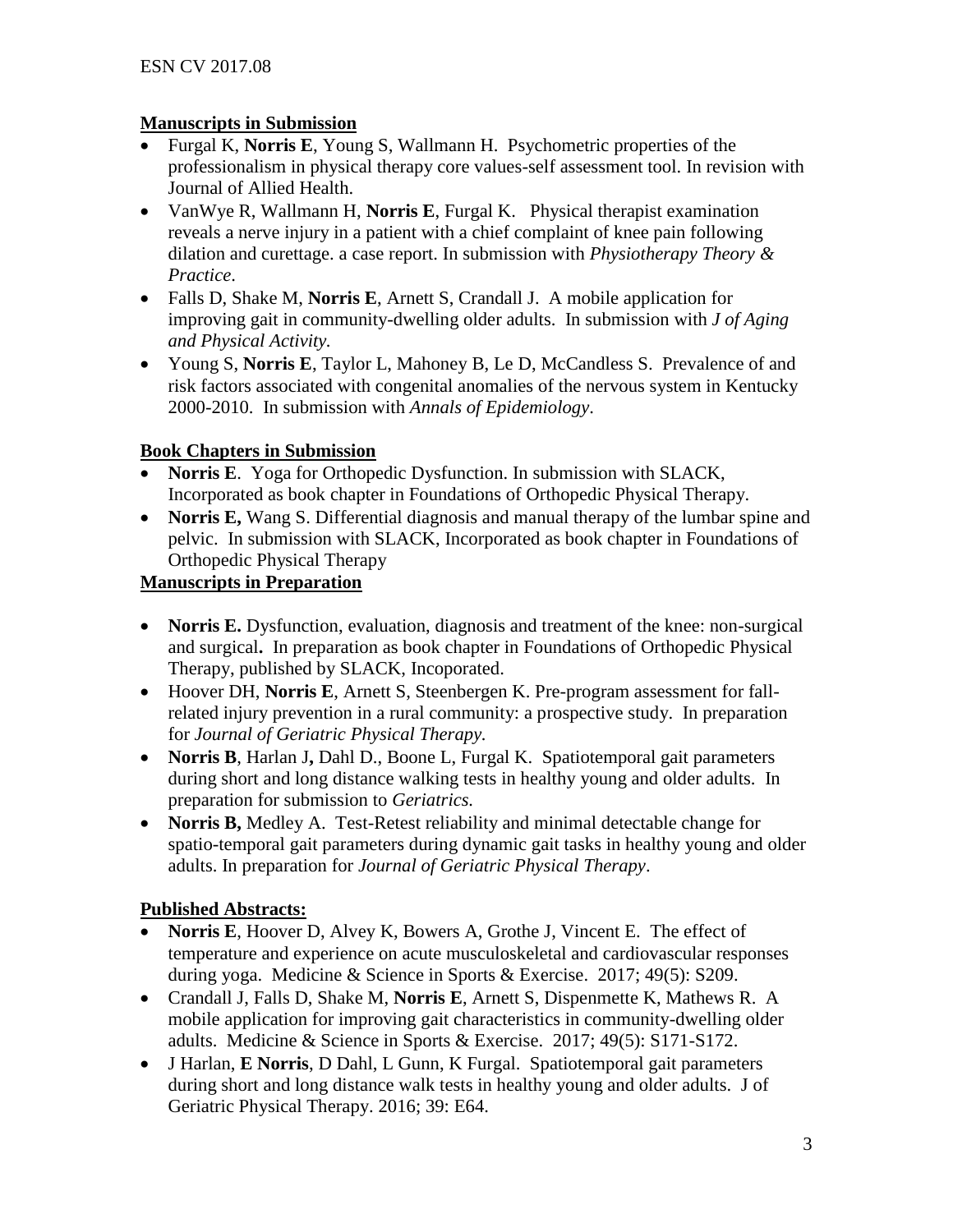- **Norris E**, Hubbuch E, Ford A, Allen W. The relationship of weigh-bearing and nonweight bearing ankle dorsiflexion to functional performance. J Othro Sports Phys Ther. 2016; 46(1): A121.
- **Norris B**, McMullen RS, Weatherholt WT, Arnett SW, Judge LW, Schafer MA, Hoover DL. Cross-country cycling does not significantly affect bone mineral density measures. *J Strength Cond Res*. 2016; 30(S1): S155.
- Judge LW, Bellar DM, **Norris B**, McMullen RS, Weatherholt WT, Arnett SA, Schafer MA, Hoover DL. Novice cyclists show improved aerobic fitness measures following ride across United States. *J Strength Cond Res*. 2016; 30(S1): S22-23.
- Arnett SW, **Norris B**, Weatherholt WT, McMullen RS, Judge LW, Schafer MA, Hoover DL. Ratings of perceived exertion lessened following bike ride across America. *J Strength Cond Res.* 2016; 30(S1): S23.
- **Norris B,** Medley A, Antes K, Bireley J, Kunze C, Mandeville H, Miller C, Selby K. Test-Retest reliability and minimal detectable change for spatio-temporal gait parameters during dynamic gait tasks in healthy young and older adults. *Journal of Geriatric Physical Therapy*. 2011; 34:S10.
- **Norris B**, Medley A. Postural control during context oriented functional reach in healthy adults. *Journal of Geriatric Physical Therapy*. 2010; 33:S48.
- **Norris B,** Trudelle-Jackson E. Hip and thigh muscle activity during the star excursion balance test.*J Orthop Sports Phys Ther 2010; 40(1):A99-A109*.
- **Norris B**, Medley A. (2010). The effect of balance confidence and context on functional reach in healthy older adults. *Journal of Geriatric Physical Therapy.* Available at [http://www.geriatricspt.org](http://www.geriatricspt.org/)
- **Norris B.** Medley A (2009). The effect of context and age on functional reach ability in healthy adults ages 21-89. *Journal of Geriatric Physical Therapy.* Available at [http://www.geriatricspt.org](http://www.geriatricspt.org/)
- **Norris B**, Medley A. The effect of context on functional reach ability in healthy adults. *Journal of Neurologic Physical Therapy,* 2007, 31:195.

Peer**-**Reviewed Scientific and Professional Presentations:

- **Norris E**, Renfrow B, Hartig C, Jones B. Acute effects of a yoga based warmup compared to a traditional dynamic warmup on measures of athletic performance. In submission for poster presentation at 2018 American Physical Therapy Association Combined Sections Meeting, New Orleans, LA.
- **Norris E**, Burke E, Newton M, Sydnor T, Turner M, Furgal K, Wallmann H. Limb dominance and symmetry during functional performance tests. In submission for poster presentation at 2018 American Physical Therapy Association Combined Sections Meeting, New Orleans, LA.
- Chumbley A, Clayton MB, Young S, Downing T, VanArsdall N, Watson C, VanWye R, **Norris E**, The effects of orthotics and whole body vibration on gait, balance, and gross motor functions in children with down syndrome. In submission for poster presentation at 2018 American Physical Therapy Association Combined Sections Meeting, New Orleans, LA.
- **Norris B**, Acute effects of a yoga based warmup compared to a traditional dynamic warmup on measures of athletic performance. In submission for poster presentation at 2018 American Physical Therapy Association Combined Sections Meeting, New Orleans, LA.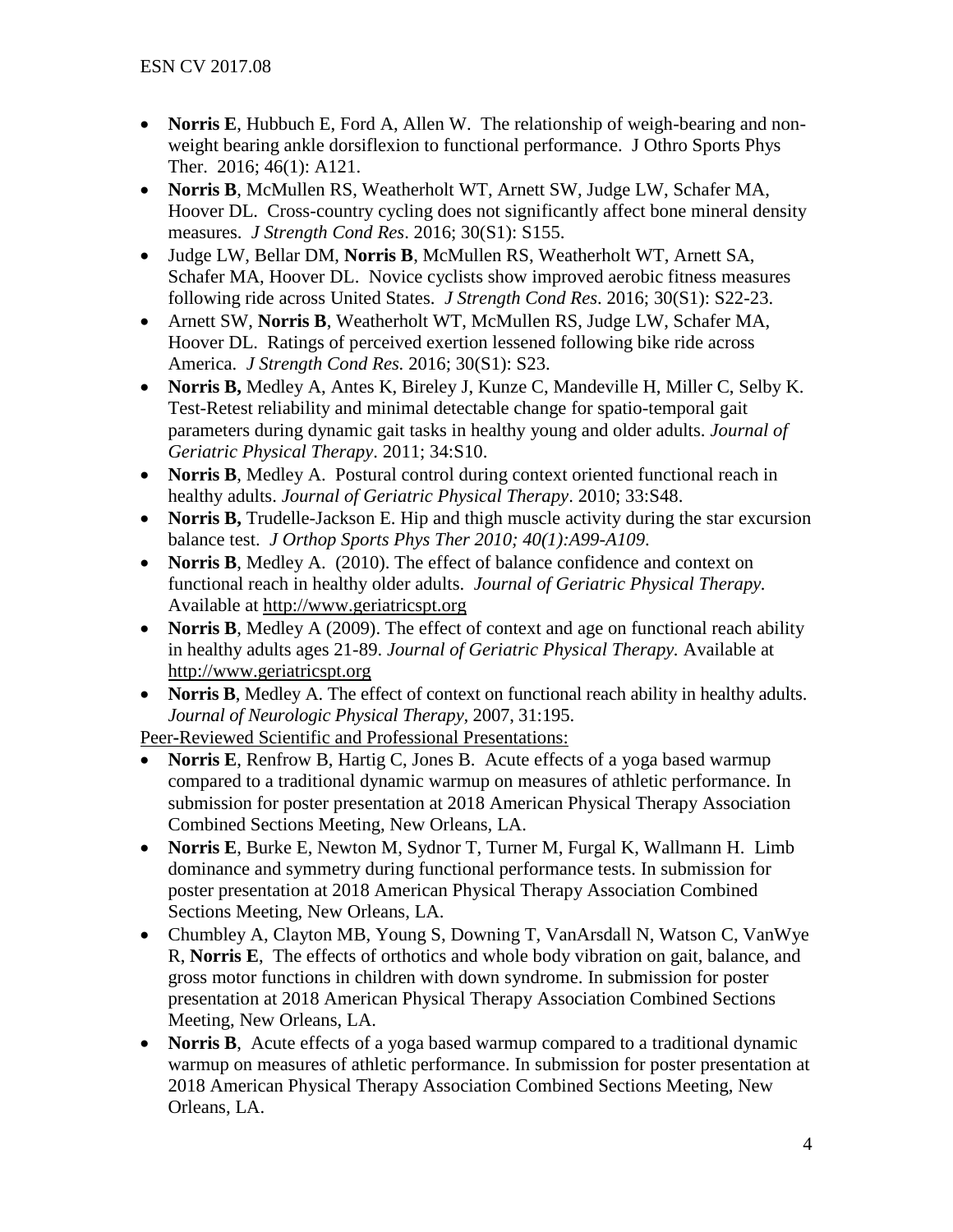- **Norris B**, Bower A, Grothe J, Vincent E, Walters K, Hoover D. (2017). Acute musculoskeletal, cardiovascular and psychological responses during hot yoga and yoga at standard room temperature. American Physical Therapy Association NEXT conference. Boston, MA. June 2017.
- **Norris B**, Bower A, Grothe J, Vincent E, Walters K, Hoover D. (2017). The effect of temperature and experience on acute musculoskeletal and cardiovascular responses during yoga. ACSM Annual Conference, May 2017, Denver CO.
- Taylor L, Young S, Le D, Mahoney B, McCandless S, **Norris E**. Prevalence of and risk factors associated with congenital anomalies of the nervous system in Kentucky 2000-2010. APTA Academy of Pediatric Physical Therapy Annual Conference, Nov. 2016, Denver CO.
- **Norris B**, Harlan J**,** Dahl D., Boone L, Furgal K. (2016). Stability of spatiotemporal gait parameters and gait variability long distance walking in older and young adults. American Physical Therapy NEXT conference, Nashville, TN.
- Steenbergen I**, Norris B,** Hoover D, Arnett S. (2016). Poster Presentation. Fall injury needs assessment in rural adults. American Physical Therapy NEXT conference, Nashville, TN.
- **Norris B,** Neely K, Wright E., Riffey M., Sims, S. (2016). Poster Presentation. Reliability and concurrent validity of a smartphone application measuring hip mobility. American Physical Therapy Combined Sections Meeting, Anaheim, CA.
- **Norris B**, Hubbuch E, Allen W, Ford A. (2016). Poster Presentation. The relationship of weight bearing ankle dorsiflexion and functional performance. American Physical Therapy Combined Sections Meeting, Anaheim, CA
- Harlan J**, Norris B**, Dahl D., Boone L, Furgal K. (2016). Poster Presentation. Spatiotemporal gait parameters during short and long distance walking tests in healthy young and older adults. American Physical Therapy Combined Sections Meeting, Anaheim, CA
- **Norris ES,** McMullen RS, Weatherhold WT, Arnett SW, Judge LW, Schafer MA, Hoover DL. (2015). Poster Presentation. Cross-country cycling does not significantly affect bone mineral density measures. National Strength & Conditioning Association national conference. Orlando, FL.
- Judge, LW, Bellar DM, **Norris ES**, McMullen RS, Weatherhold WT, Arnett SW, Schafer MA, Hoover DL. (2015). Poster Presentation. Novice cyclists' show improved aerobic fitness measures following ride across United States. National Strength & Conditioning Association national conference. Orlando, FL.
- Arnett SW, **Norris ES**, Weatherholt WT, McMullen RS, Judge LW, Schafer MS, Hoover, DL. (2015). Ratings of perceived exertion lessened following bike ride across America. National Strength & Conditioning Association national conference. Orlando, FL.
- **Norris B,** Medley A, Antes K, Bireley J, Kunze C, Mandeville H, Miller C, Selby K. (2012). Poster Presentation. Test-Retest reliability and minimal detectable change for spatio-temporal gait parameters during dynamic gait tasks in healthy young and older adults. American Physical Therapy Combined Sections Meeting, Chicago, IL.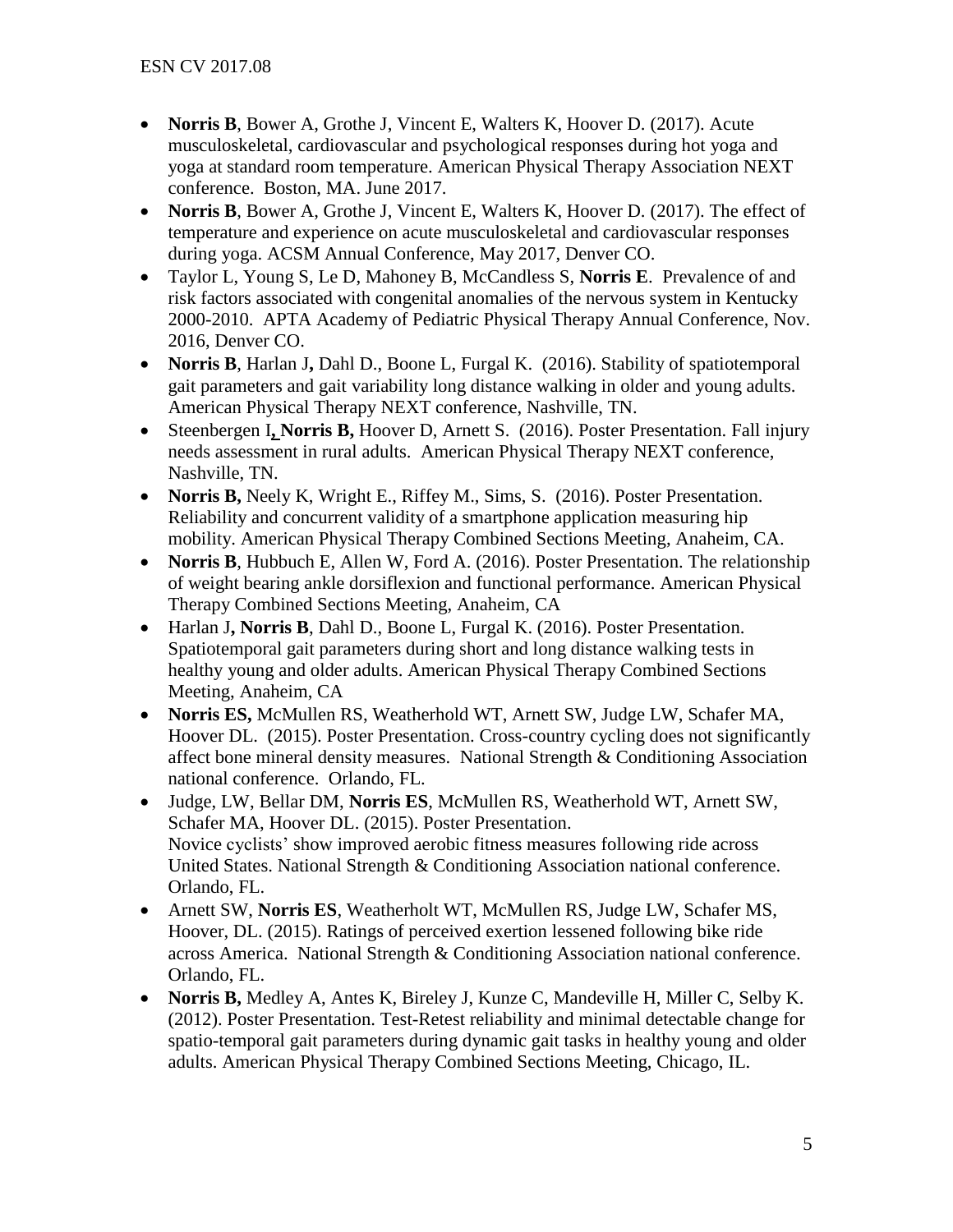- **Norris B,** Medley A. (2011). Poster Presentation. Postural control during context oriented functional reach in healthy adults. American Physical Therapy Association, Combined Sections Meeting, New Orleans, LA.
- **Norris B**, Petterborg L. (2011). Poster Presentation. Computer assisted instruction as a supplement to traditional learning in a professional physical therapist education program. American Physical Therapy Association, Combined Sections Meeting, New Orleans, LA.
- **Norris B,** Medley A, Hoverstadt K, Lipman B, Rea J, Rooney M, Simonson S, Terrell T. Poster Presentation. (2010). Center of pressure measures of postural stability during context oriented functional reach in healthy adults. Texas Physical Therapy Association Annual Conference, Arlington, TX.
- **Norris B., Medley A. (2010). Poster Presentation. The effect of context and balance** confidence on functional reach ability in healthy, older adults. American Physical Therapy Association, Combined Sections Meeting, San Diego, CA.
- **Norris B**, Trudelle-Jackson. (2010). Poster Presentation. Hip and thigh muscle activity during the star excursion balance test. APTA, CSM, San Diego, CA.
- Medley A**, Norris B,** Lea M, Mason M, Pham N, Rankin A, Green J, Moeller J, Young J. The effect of context and balance confidence on functional reach ability in healthy, older adults. Texas Physical Therapy Association Annual Conference, Austin, Tx
- **Norris B**, Medley A. (2009). Poster Presentation. The effect of context and age on functional reach ability in healthy adults ages 21-89. American Physical Therapy Association, Combined Sections Meeting, Las Vegas, NV.
- **Norris, B**. (2009). Poster Presentation. Reliability and validity of two-dimensional motion analysis of a dynamic lifting task. American Physical Therapy Association, Combined Sections Meeting, Las Vegas, NV.
- **Norris B**, Medley A. (2008). Platform Presentation. The effects of context on functional reach ability in healthy adults. American Physical Therapy Association, Combined Sections Meeting, Nashville, TN.
- **Norris B**, Pinto-Zipp G. (2003). Poster Presentation: The effects of practice under conditions of contextual interference on the interjoint coordination of squat lifting. New Jersey Physical Therapy Association, Annual Spring Conference, Woodbury, NJ.

# **Non-Peer-Reviewed Presentations:**

- Young S, Norris E, Furgal K, Wallmann H. Effects of community service projects on the development of professional behaviors in physical therapy students. 2016. Poster Presentation at WKU CHHS REACH Week.
- **Norris B** (2012). Invited Presentation. Parkinson's Support Group- the Benefits of Exercise and Physical Therapy for Individuals with Parkinson's Disease.
- **Norris B**, (2011). Invited Presentation. Murfreesboro Running Club- The Benefits of Yoga for Runners.
- Luedtke-Hoffman K, **Norris B**. (2007). Invited Presentation. North Texas Physical Therapy Association - Evidence based practice: what is it and how do I do it?
- **Norris B.** (2009). Invited Presentation. The development of a multimedia instructional tool for medical kinesiology. Texas Physical Therapy Faculty Summit Annual Conference, Dallas, Tx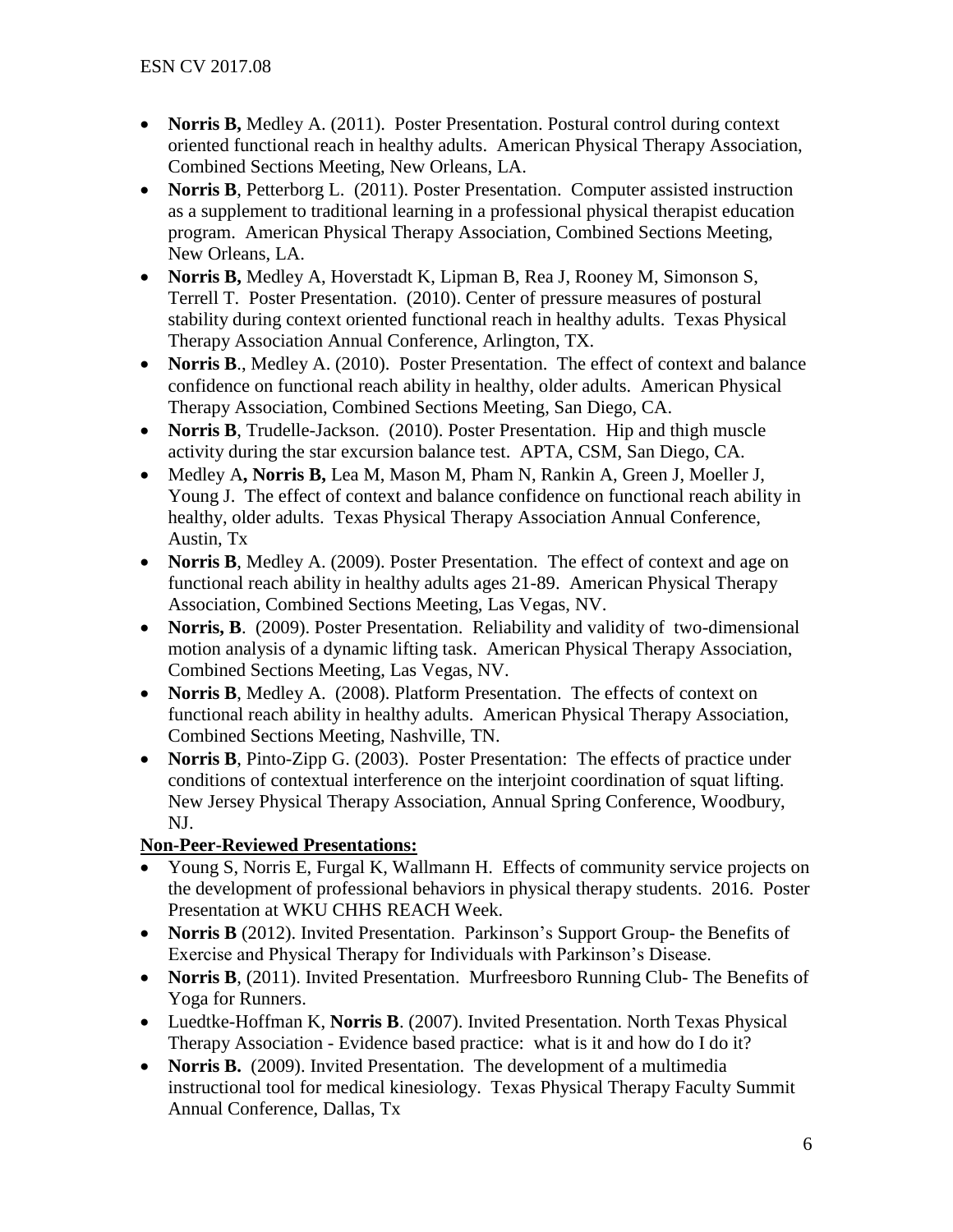- **Norris B**. (1999). Invited Presentation. Annual Fall Conference Analysis of scapular muscle activity during performance of shoulder rehabilitation exercises.
- **Norris B**, Stiskall D. (1999). Poster Presentation; Seton Hall University, 10<sup>th</sup> Annual Research Colloquium - Analysis of scapular muscle activity during performance of shoulder rehabilitation exercises.

# **Grant Activity**

Funded

- Civil Money Penalty Grant: listed as WKU Faculty Personnel to receive stipend over 3 summers: 2017 (\$2388), 2018 (\$2460), 2019 (\$2534).
- WKU QTAG Grant: **Norris B**, Bower A, Grothe J, Vincent E, Walters K. (DPT Graduate Students). The cardiovascular, musculoskeletal, and physiological effects of hot yoga on novice and experiences practitioners. Awarded:\$2844.60
- WKU CHHS Faculty Research Scholarship: **Norris, B**. The effect of therapeutic exercise to the plantar cutaneous receptors of the feet on balance and cutaneous sensation. Awarded \$1583.93; 2015
- WKU CHHS Faculty Research Scholarship: Young S, **Norris B**, Furgal K. Effects of a Community Service Project on the Development of Professional Behaviors in Physical Therapy Students. Awarded \$2291.00
- Faculty Development Grant: **Norris, B**. "The Development and Implementation of Multimedia Computer Assisted Instructional Modules: Application to Human Anatomy and Medical Kinesiology in a Doctor of Physical Therapy Program:" Awarded \$1478; 2010-2011

Not Funded

 WKU RCAP II Grant: Application submitted Feb 2016 for the project titled "The effects of an 8 week hot yoga program on physical performance, physiological responses, mindfulness and perceived stress". Amount requested: \$7699.00.

# **Current Research Activity:**

# **Graduate Research Supervisor**:

Currently Serving as **Graduate Research Supervisor** for the following projects:

- The development and implementation of a computer-assisted learning module for spine orthopedic rehabilitation. (2016-present)
- The effect of training with external focus of attention on balance ability of older adults. (2016-present)
- The effect of a yoga based dynamic warm-up on athletic performance. In-progress (2015-present).
- Defining the dominant leg: a comparison of power, strength and agility. In-progress (2015-present).

# Completed **Graduate Research Projects** functioning as Graduate Research Supervisor:

 The cardiovascular, musculoskeletal, and physiological effects of hot yoga on novice and experiences practitioners (Oct 2014-May 2017).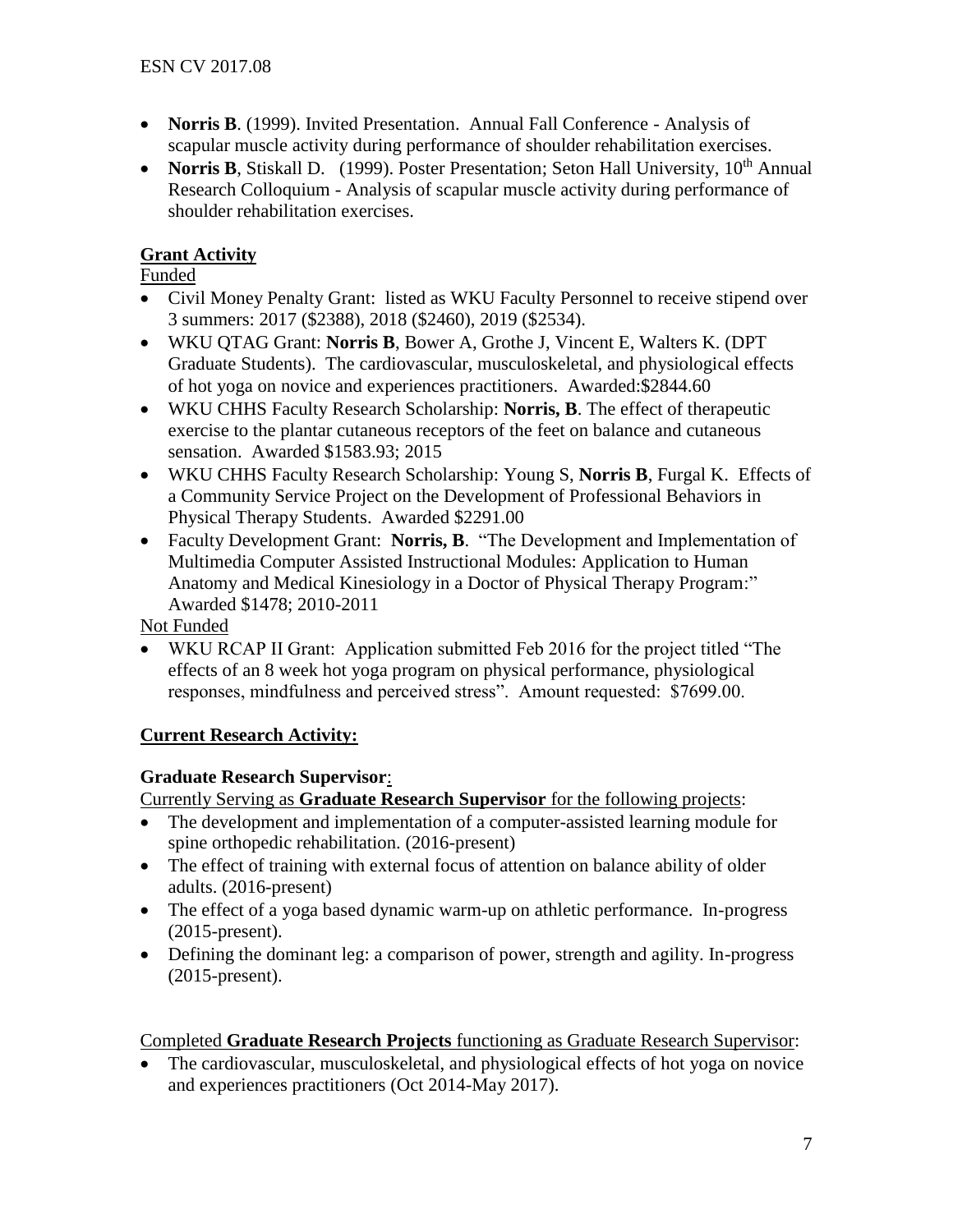- The effect of therapeutic exercise to the plantar cutaneous receptors of the feet on balance and cutaneous sensation. (Oct 2014-May 2014).
- Stability of spatiotemporal gait parameters and gait variability long distance walking in older and young adults. (2013-2016).
- Reliability and concurrent validity of a smartphone application measuring hip mobility. (2013-2016).
- The relationship of weight bearing ankle dorsiflexion and functional performance. (2013-2016).
- Test-Retest reliability and minimal detectable change for spatio-temporal gait parameters during dynamic gait tasks in healthy young and older adults. (2010- 2012).
- Dynamic postural control during context oriented functional reach tasks. (2009- 2011).
- The usefulness of context oriented functional reach and balance confidence in predicting fall risk. (2009-2011).
- Psychometric properties of context oriented functional reach tests. (2009-2011).
- The effect of context and balance confidence on functional reach ability in healthy older adults. (2008-2010).
- The effect of context and balance confidence on functional reach ability in healthy older adults- a pilot study. (2008-2010).
- Ouantitative assessment of temporal spatial parameters gait in healthy older adults using the functional gait assessment. (2008-2010).
- Postural stability during a dynamic lifting task. (2007-2009)
- Hip muscle activity and lower extremity kinematics during the star excursion balance test. (2007-2009).
- The development of a kinesiology multimedia teaching tool for the shoulder region. (2007-2009).
- Reliability and validity of two-dimensional motion analysis of a dynamic lifting task. (2007-2009)
- A comparison of gait assessment using the functional gait assessment and GAITRite. (2006-2007).
- The reliability and validity of two-dimensional motion analysis of a lifting task. (2006-2007).
- The effect of context on functional reach ability in healthy adults. (2006-2007).
- Postural stability and perceived effort during speed and accuracy constrained aiming tasks. (2006-2007).
- The development of a kinesiology multimedia teaching tool for the foot and ankle. (2006-2007).

# **Membership in Scientific/Professional Organizations:**

Member American Physical Therapy Association – 1987 to present Orthopaedic Section – 1990 to present Education Section- 2010 to present Research Section – 2010 - present Kentucky Physical Therapy Association – 2016 to present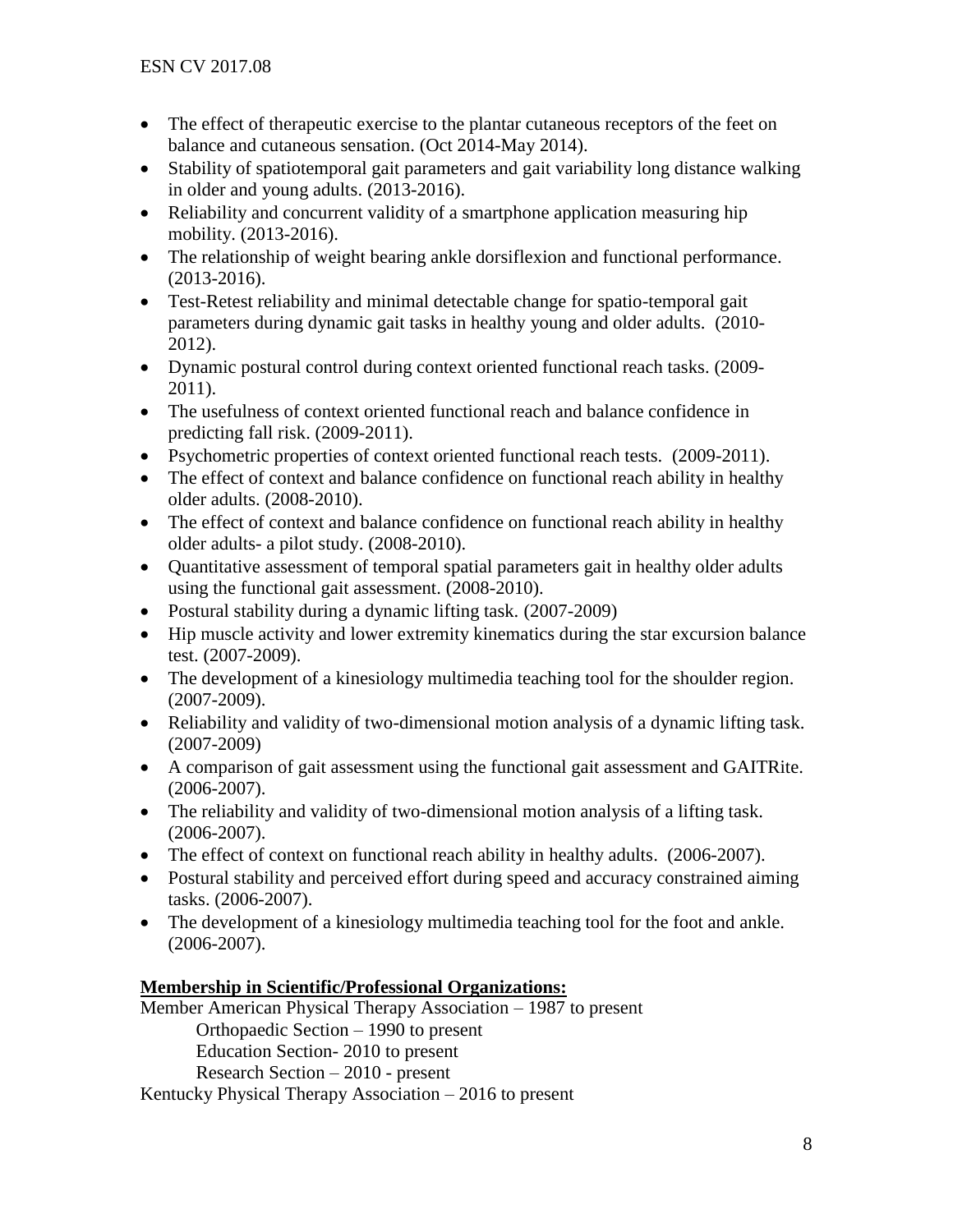Tennessee Physical Therapy Association – 2011 to present Phi Kappa Phi – lifetime member since 1991

#### **Services to the University/College/School on Committees/Councils/Commissions:**

### **University Service**

University Curriculum Committee, member, Aug 2017-present DPT Program Representative, University Faculty Senate, Aug 2017-present REACH week Judge for oral presentations. March 27, 2015. DPT Library Liaison (Fall 2016-present) Allied Health Library Liaison (Fall 2014-May 2016)

### **College Service**

CHHS Graduate Curriculum Committee, Member (Fall 2016-present) Research Advisory Committee, member (Aug 2015-present) CHHS Faculty Travel Committee (Fall 2015-May 2016); committee member CHHS Graduate Curriculum Committee, Alternate (Fall 2014-May 2016) KRS Master Thesis Committee (Fall 2015 to May 2017); member

### **Department/Program Service**

DPT Faculty Search Committee (May 2017-June 2017: Member DPT Faculty Search Committee (Fall 2015-April 2016: Member DPT Faculty Search Committee (Fall 2014-April 2015: Chair DPT Program Assessment Committee (Fall 2014-present): Chair DPT Program Research Day Committee (Fall 2014-present): Chair DPT Program Admissions Committee (Fall 2013-present); committee member DPT Faculty Search Committee (Fall 2013-May 2014): committee member DPT Program, Research, Coordinator of DPT Student Research Project (Fall 2013- present)

DPT Graduate Student Research Project Supervision: 7 involving 23 DPT students from 2013-2015.

### **Professional Service**

**External Reviewer** for Physical Therapy Faculty Member Promotion: University of Michigan, Flint: June 2016-Aug 2016

**Kentucky State Advocate for American Academy of Geriatrics** – August 2016-present.

**NEXT Conference Session Moderator-** June 2016

**Item Writer FSBPT**- May 2016-present

**Western District Meeting, KPTA-** WKU DPT Research Showcase – May 2016 **Manuscript Reviewer** for Gait & Posture, 2016-present

**Manuscript Reviewer** for Journal of Sport Rehabilitation, 2011-present

**Manuscript Reviewer** for Journal of Sport Physical Therapy 2014-present

**Manuscript Reviewer** for International Journal of Exercise Science – 2014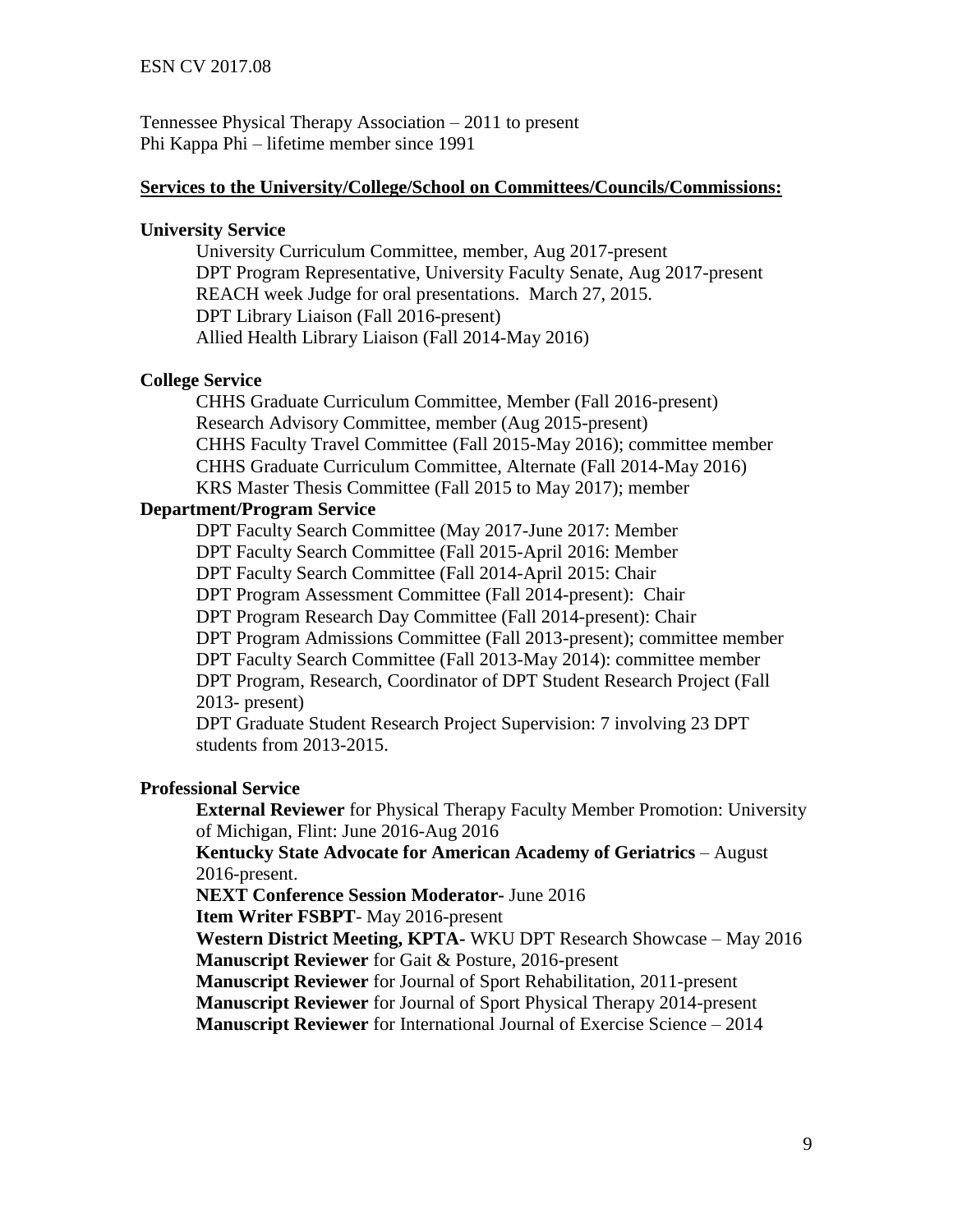## **Community Service**

### **Sunrise Rotary Club**

Guest Speaker, January 15, 2015. Topic: Yoga for Physical and Mental Wellness.

### **Hilldale United Methodist Church-Staff Parish Relations Committee**, Committee Member, January 2, 2014 - Present.

**Yoga for the Community-Program Organizer**, Clarksville, TN, Jan 2013-May 2015.

### **Guest Speaker-Clarksville Academy Challenge Based Learning.** (Jan 24, 2014; Clarksville, TN)

Invited presenter on the topic **Yoga & Meditation for Youth in Middle School**.

**Guest Speaker, Fort Campbell, KY,** (January 14, 2014) Elementary School Teacher Stipend for Health & Wellness Invited **Guest Speaker** regarding **Yoga for Teachers**.

### **Service Prior to WKU:**

### **Texas Woman's University, School of Physical Therapy**

Coordinator of Transitional Doctor of Physical Therapy program, Dallas Campus – 2008-2011 Post-professional Curriculum Committee – 2008-2011 Transitional/Bridge DPT Committee Chair – 2006-2008 Tenure Tract Guidelines Committee – 2006

### **Honors and Awards:**

 Outstanding Alumna Award (2010), Austin Peay State University, National Alumni Association

### **Professional Development:**

## **Professional Conferences Attended (since 2005)**

- APTA NEXT Conference June 2017
- ACSM Annual Conference –May 2017
- APTA NEXT Conference June 2016
- APTA Combined Sections Meeting Feb 2016
- APTA Combined Sections Meeting Feb 2015
- APTA Combined Sections Meeting –Feb 2014
- APTA Combined Sections Meeting Feb 2012
- APTA Combined Sections Meeting Feb 2011
- APTA Combined Sections Meeting Feb 2010
- APTA National Conference June 2009
- APTA Combined Sections Meeting Feb 2009
- APTA Combined Sections Meeting Feb 2008
- APTA Combined Sections Meeting Feb 2007
- APTA Combined Sections Meeting Feb 2005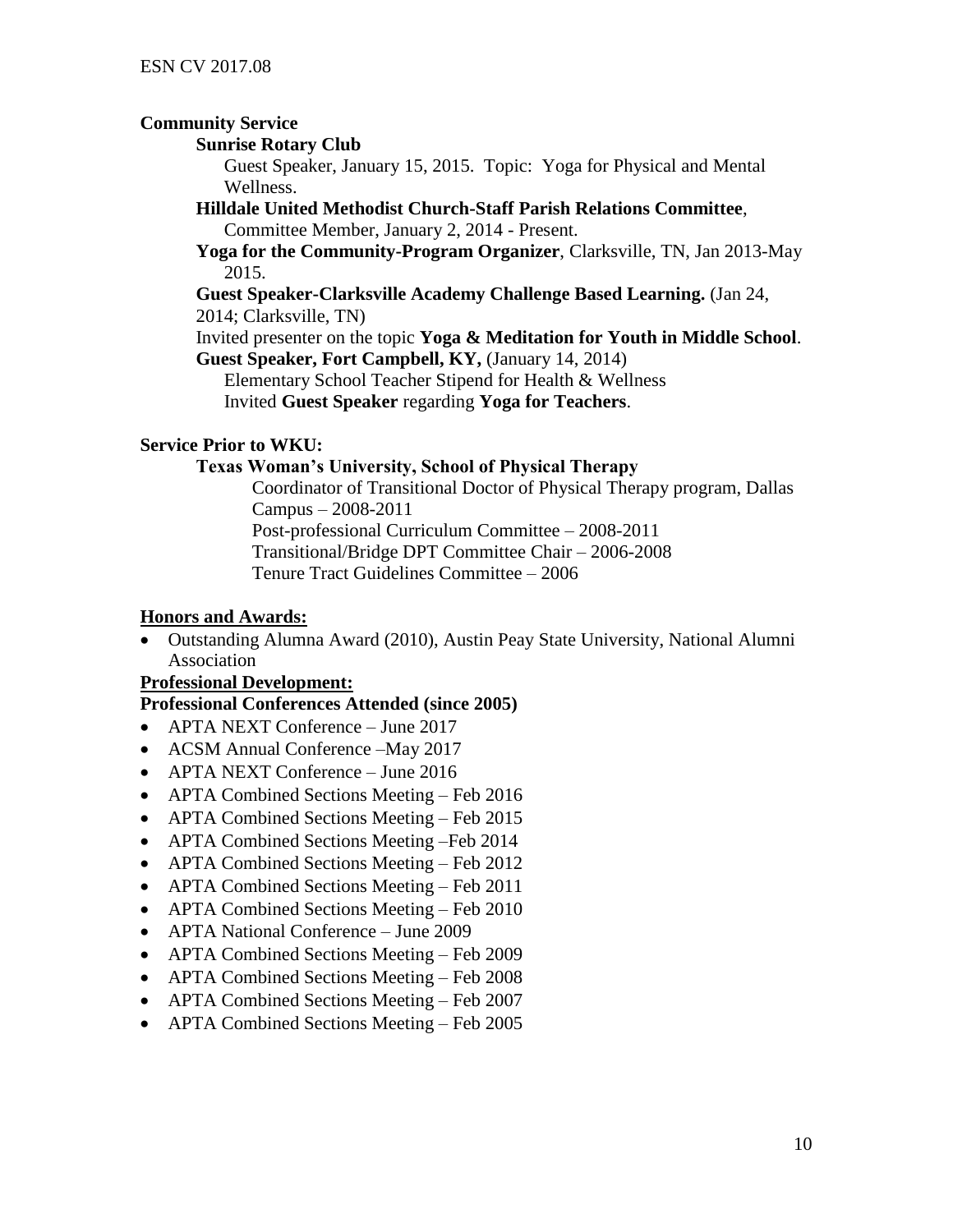## **Faculty Development:**

Strengthening Classroom Teaching- PLC WKU (Jan 2016-May 2106) Online Teaching the Essentials Certificate (Jan 2016- March 2016) Developing a Flipped Active Learning Classroom: CSM Pre-conference (2/17/16) Adobe Connect (Jan 2016) Student Video Presentations in Any Class. DL. August 5, 2015 Blended Learning Bootcamp. DL. August 3, 2015 Making Your Case For Tenure and Promotion. Using Periodic Feedback to Improve Your Classes. WKU DL. Jan 8, 2015 Using Blackboard in Synchronous Classes. WKU DL Jan 14, 2015 Increase Interactivity and Engagement in Your Course. WKU DL Jan 14, 2015

## **Continuing Education Attended/Courses Completed Toward Clinical Competency:**

- Cranio-Manbibular Case Studies; Medbridge Education (March 2017) (DPT 774)
- Orthopedic Clinical Examination, Diagnosis and Treatment: Becoming an Expert. Medbridge Education. (Jan 2017) (DPT 770, 774)
- Management and Treatment of Hip Injuries Part A; Medbridge Education (October 2016) (DPT 770, 714)
- Medical Screening and Clinical Decision Making; Medbridge Education (Jan 2016) (DPT 770, 774)
- Evidence-Based Examination of the Lumbar Spine. Medbridge Education (Jan 2017). (DPT 774)
- Evidence-based Examination of the Cervical Spine. Iodice, K. Medbridge Education (March 2015) (DPT 774)
- Evidence-based Treatment of the Cervical Spine. Cook, C. Medbridge Education (March 2015) (DPT 774)
- Evaluation and Manual Therapy for Temporomandibular Disorders. Cook, C. Medbridge Education (April 2015) (DPT 774)
- Evidence-based Examination of the Thoracic Spine (April 2015) (DPT 774)
- Self Study Preparation for CAPTE Accreditation  $-2/2-2/3$  2015, CSM preconference
- NeuroCom Clinical Integration Seminar August 15-16, 2014. (DPT 770, DPT 784, 785)
- Thrust Manipulation Skills for The Cervical & Thoracic Spine, CSM preconference (2/2-3/14) (DPT 774)
- Xen Strength Yoga With Weights (Aug 2013)
- Therapeutic Benefits of Tai Chi April 2012 (DPT 770)
- CSM Pre-Conference 2007– Promoting Developing Faculty to Teach Competencies of Primary Care Physical Therapy.

# **Continuing Education Courses Taught**

- 200 Hour Yoga Teacher Training Certification (Nov 2014-Feb 2015)
- 200 Hour Yoga Teacher Training Certification (June –Sept 2014)